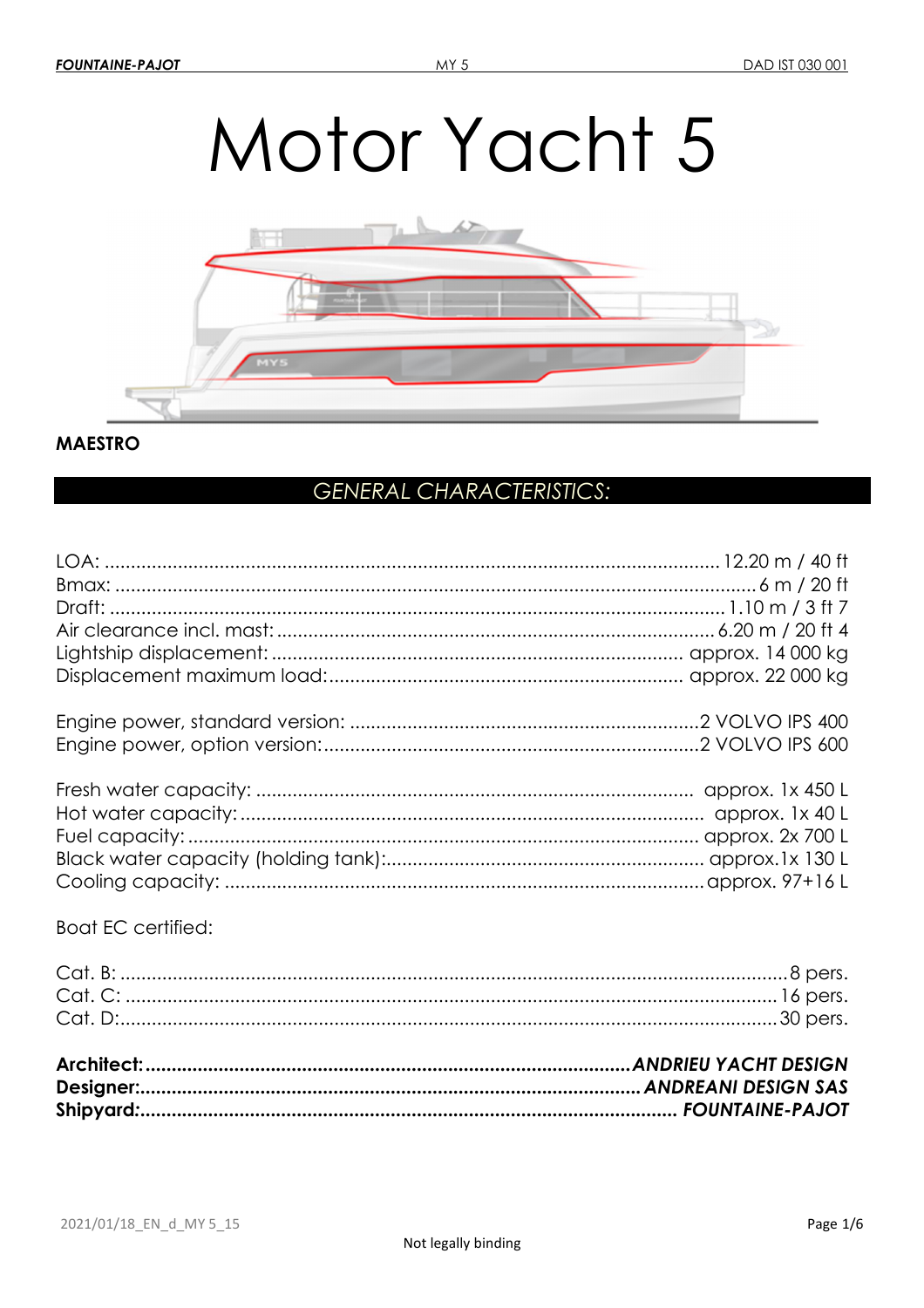# *INTERIOR LAYOUT:*

# **General:**

- Motor Yacht Alpi woodwork
- Motor Yacht laminated floor on Interior sole
- Motor Yacht lining on rot proof glass felt
- Motor Yacht cloth for bench cushions
- Polyether foam mattresses
- Permanent natural ventilation via hatches & portlights + forced ventilation at helm station

# *SALOON LAYOUT:*

# **Saloon:**

- Saloon accessible via a glass sliding door
- Panoramic view through peripheral picture windows
- Curtain on cockpit entrance door
- Wooden coffee table
- U shape bench seat
- Ventilation via one opening hatch integrated in stbd side windows
- LED Lighting ceiling lights and spots

# **Galley:**

- Large working top
- Double stainless steel sinks
- Garbage can
- Hot and cold pressurized water through mixer tap
- Cooking hob with 2 large gas plates
- Built-in under counter fridge-freezer
- Approx, 97 L for fridge & 16 L for freeze
- Many storage spaces and drawers
- LED spotlighting

# **Helm station on starboard side:**

- Bench seat for 2
- Large navigation instrument panel
- Windscreen wipers & washers
- LED spotlighting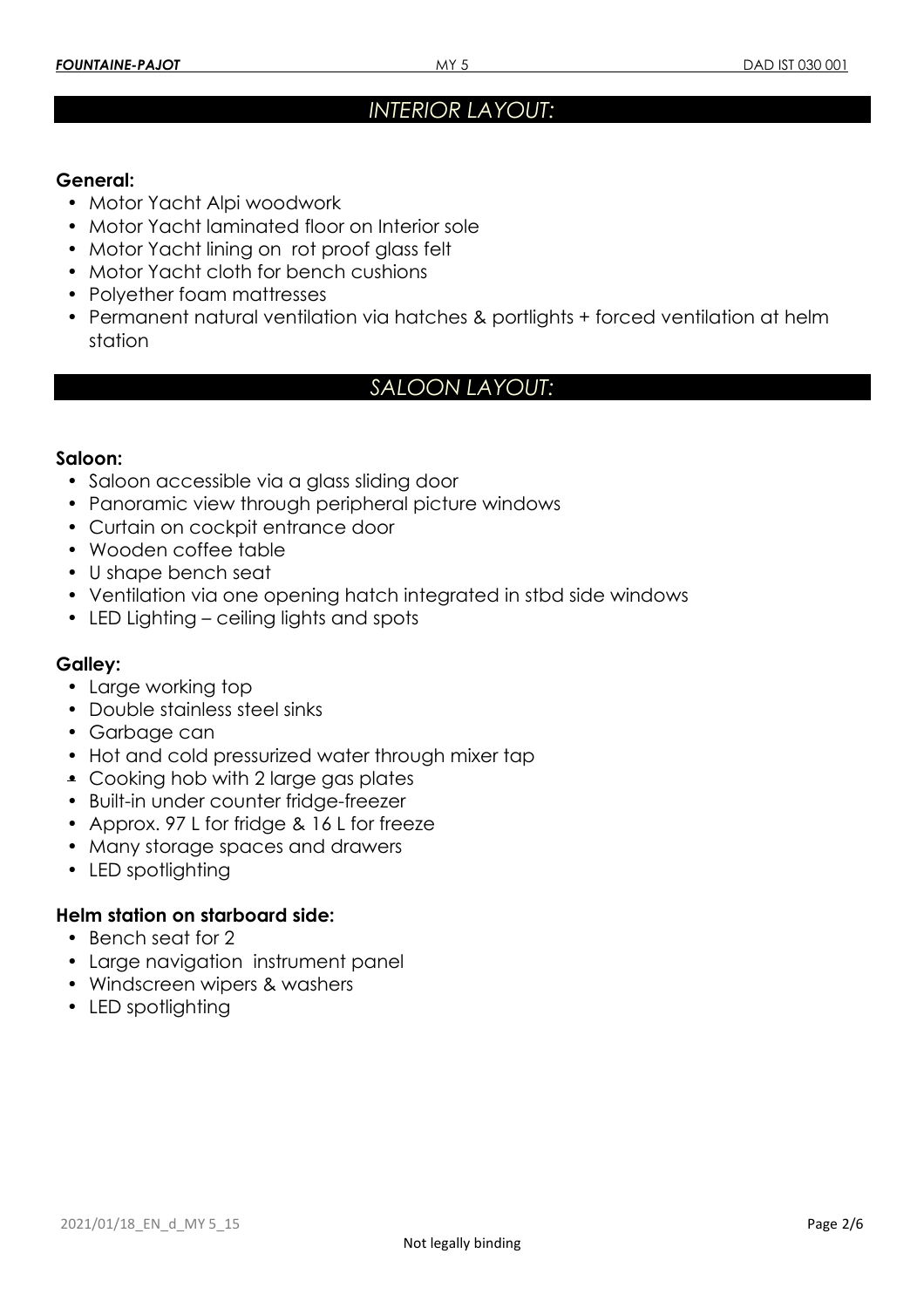# *MAESTRO LAYOUT:*

*1 owner's suite on port + 2 double cabins on starboard Storage in port & starboard passageways Main lighting by LED spotlights* 

|  | Port hull: Owner's suite |
|--|--------------------------|
|--|--------------------------|

Access through wooden door in the port aft passageway Cupboards in the passageway

# **Sleeping area:**

- QUEEN SIZE island bed (1.60 x 2.00 m)
- Bed heads
- Cupboard
- Mirror
- Coat pegs
- Large picture window
- Ventilation via a porthole
- Blind on picture window
- 2 bedside reading lights

#### **Bathroom area:**

- Hanging wardrobe
- Synthetic resin counter top with wash basin
- Hot and cold water via mixer tap
- Bathroom cabinet with mirror
- Bathroom accessories
- Manual marine toilet
- Toilet connected to the holding tank
- Shower space separate by PMMA façade
- Independent plumbing and electrical drainage pump
- Deck hatch

#### **Toilet area:**

- Access through wooden door
- Manual marine toilet
- Toilet connected to the holding tank
- Cupboard
- Deck hatch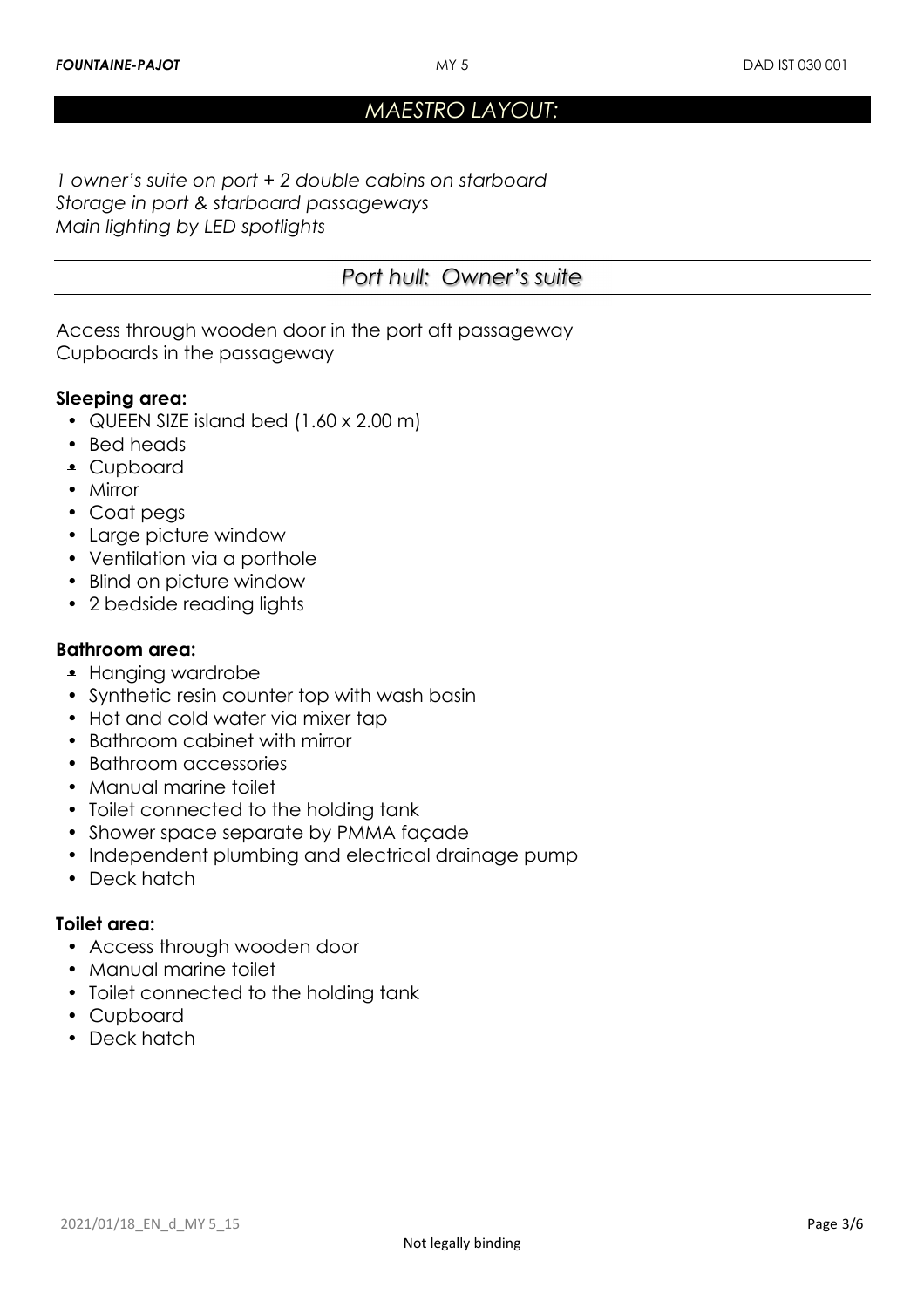# *Starboard hull: 2 double cabins & 1 bathrooms*

# **VIP aft cabin:**

- Access through wooden door at bottom of companionway
- QUEEN SIZE island bed (1.60 x 2 m)
- Hanging wardrobe & storage furniture
- Coat peg
- Large picture window
- Ventilation via a porthole
- Blind on picture window
- Bedside reading lights

Access to the midship bathroom via passageway Cupboard in the passageway

# **Midship (courtesy) bathroom:**

- Counter top with built-in wash basin and mirror
- Hot and cold water via mixer tap
- Separated shower
- Shower with electrical drainage pump
- Manual marine toilet
- Toilet connected to the holding tank
- Bathroom accessories (toilet paper holder, coat peg…)
- Storage cabinet
- Porthole

#### **GUEST fore cabin:**

- Access through wooden door in front of stbd passage way
- Double bed  $(1.50 \times 2 \text{ m})$
- Hanging wardrobe & cupboard
- Coat pegs
- Large picture window
- Ventilation via a deck hatches
- Blinds on deck hatches & picture window
- Bedside reading lights

Access to the midship bathroom via passage way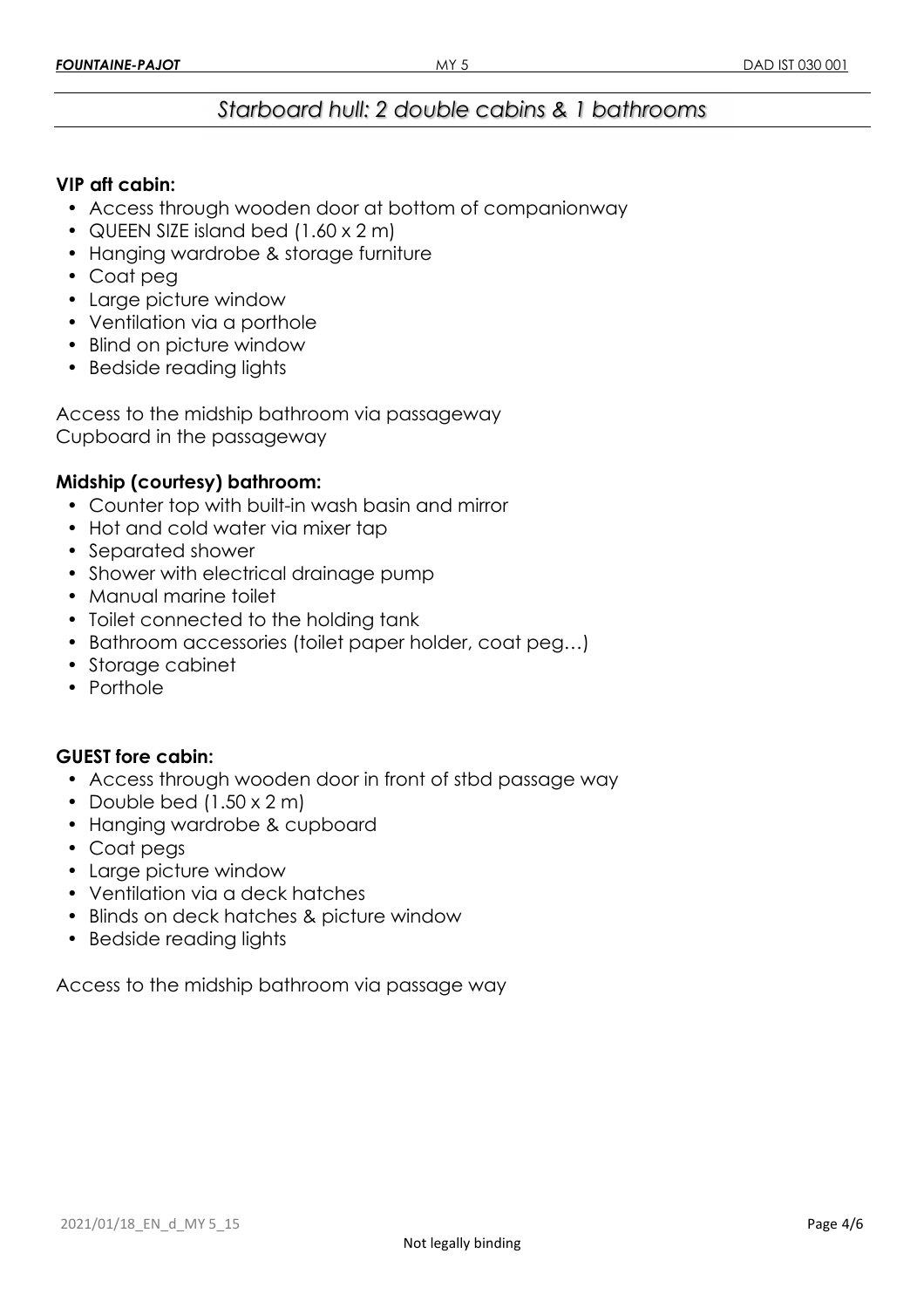# *DECK LAYOUT:*

# **Cockpit:**

- L shape bench for 6
- Storage locker under bench seat
- Lighting by watertight spotlights

#### **Foredeck:**

- Large fore locker (storage & chain locker)
- Polyester locker hood on jack
- Windlass & mooring
- Side navigation LED lights
- Lounge deck area

#### **Fly bridge:**

- Access by outside stairs
- PMMA hatch weather tight closure of stairwell
- Large instrument panel
- 1 pilot seat
- Large sunbed with backrest close to helm station
- Large bench seat with backrest behind helm station
- Fly bridge protected by PPMA windshield
- Navigation & anchor lights

# **Engine & technical rooms:**

- Access from the cockpit via polyester deck hatch on jack
- S/S ladders
- Sound-proofing
- LED rail lighting

# *ENGINES:*

# **Engines and equipment:**

- Twin VOLVO IPS 400
- Engine cooled by fresh water / sea water exchanger
- Engine compartment ventilation by natural intake & mechanical extraction
- Electrical engine controls & steering wheel on both helm stations
- 2 x 2.5" B&W multifunction engine displays

# **Fuel circuit:**

- One GO tank per hull (separate circuits), capacity 2x 700 L approx.
- Electrical gauge for each tank, indicator at the inside helm station
- Primary diesel/water separators & anti-bacteria magnetic filters
- Closing valves